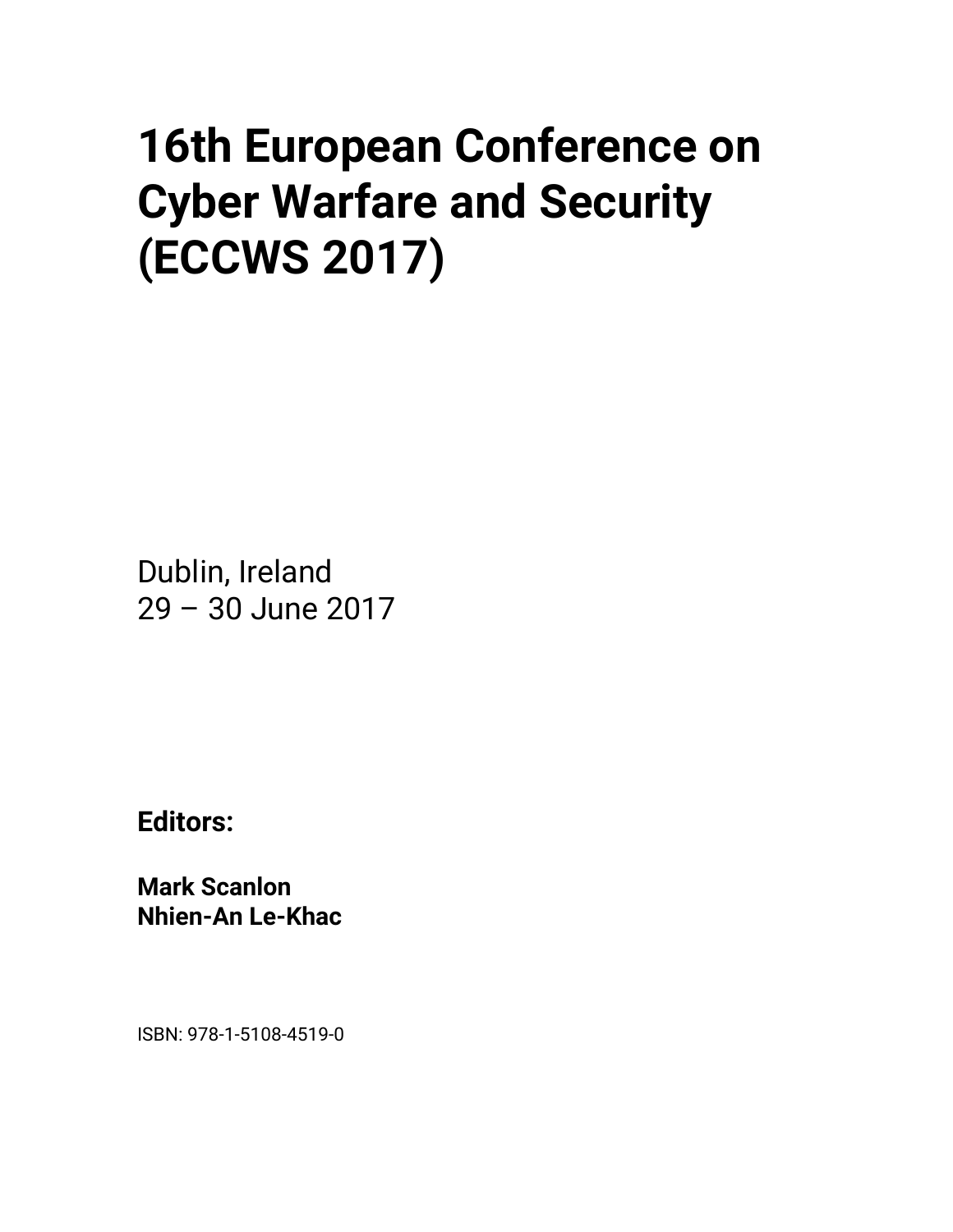## **Printed from e-media with permission by:**

Curran Associates, Inc. 57 Morehouse Lane Red Hook, NY 12571



**Some format issues inherent in the e-media version may also appear in this print version.** 

Copyright© The Authors, (2017). All Rights Reserved.

No reproduction, copy or transmission may be made without written permission from the individual authors.

Papers have been double-blind peer reviewed before final submission to the conference. Initially, paper abstracts were read and selected by the conference panel for submission as possible papers for the conference.

Many thanks to the reviewers who helped ensure the quality of the full papers.

Printed by Curran Associates, Inc. (2017)

Published by Academic Conferences and Publishing International Ltd. 33 Wood Lane Sonning Common RG4 9SJ UK

Phone: 441 189 724 148 Fax: 441 189 724 691

info@academic-conferences.org

## **Additional copies of this publication are available from:**

Curran Associates, Inc. 57 Morehouse Lane Red Hook, NY 12571 USA Phone: 845-758-0400 Fax: 845-758-2633 Email: curran@proceedings.com Web: www.proceedings.com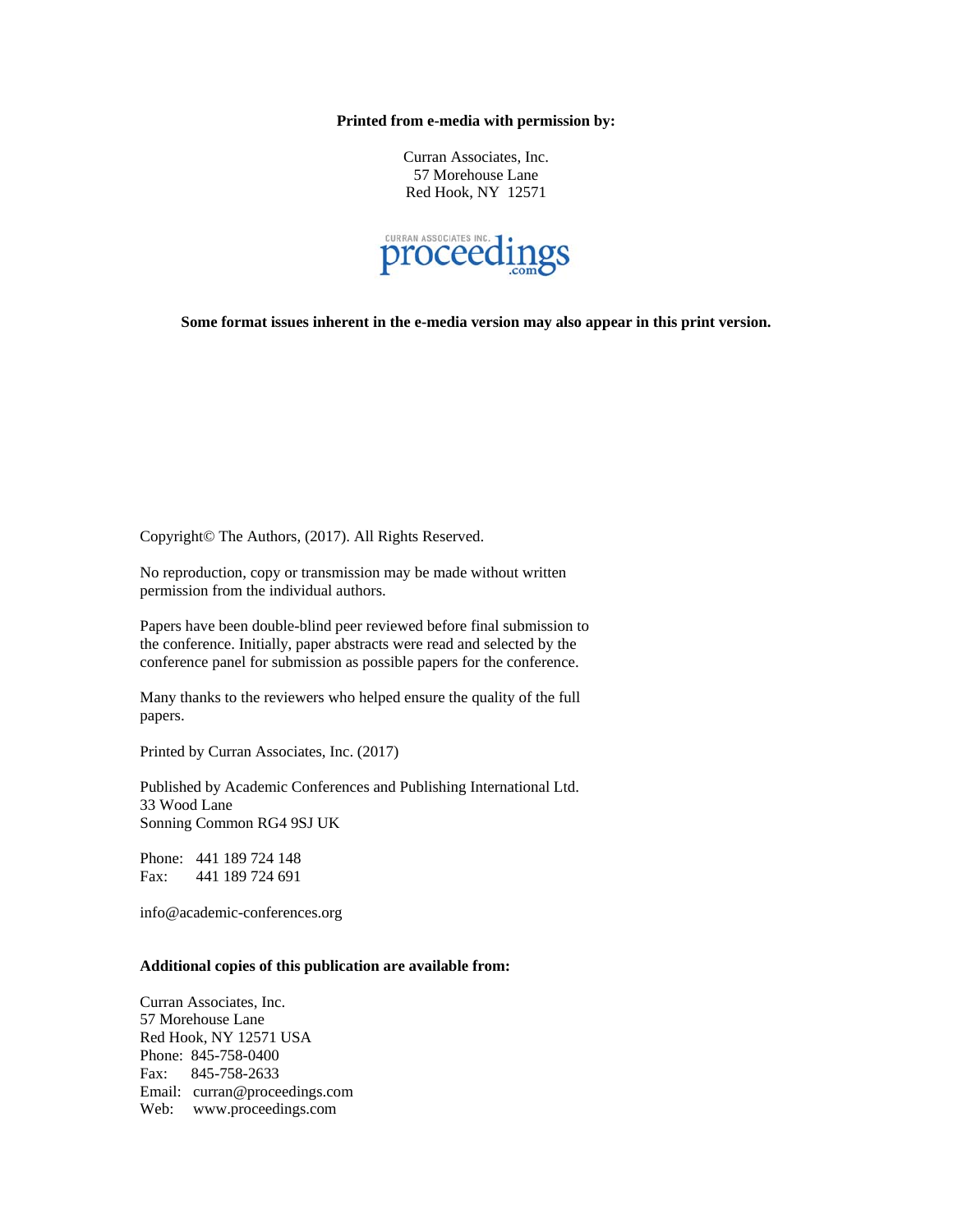## **Contents**

| <b>Paper Title</b>                                                                                                          | Author(s)                                                                             | Page<br>No |
|-----------------------------------------------------------------------------------------------------------------------------|---------------------------------------------------------------------------------------|------------|
| Preface                                                                                                                     |                                                                                       | vii        |
| <b>Committee</b>                                                                                                            |                                                                                       | viii       |
| <b>Biographies</b>                                                                                                          |                                                                                       | ix         |
| What Systems Theory and Evolution can tell us<br>About Cyberwar?                                                            | Sakari Ahvenainen                                                                     | 1          |
| United Nations Digital Blue Helmets as a Starting<br>Point for Cyber Peacekeeping                                           | Nikolay Akatyev and Joshua James                                                      | 8          |
| The Estonian-Russian Border Negotiations: A Prelude<br>to the Cyber-Attacks of 2007                                         | Kari Alenius                                                                          | 17         |
| Graph Database Technology and k-Means Clustering<br>for Digital Forensics                                                   | Henry Au and Krislin Lee                                                              | 24         |
| Phishing Campaigns in Corporate Water                                                                                       | Nikolaos Benias, Vasileios Chantzaras,<br>George lakovakis and Dimitris Gritzalis     | 34         |
| Professionalising the Science of Digital Forensics:<br>Policy Logging and Auditable Record Keeping as a<br>Life-Long Record | Bob Bird, Diana Hintea and Mandeep<br>Pannu                                           | 44         |
| Ant Colony Induced Decision Trees for Intrusion<br>Detection                                                                | Frans Hendrik Botes, Louise Leenen and<br>Retha De La Harpe                           | 53         |
| Global Data Breaches Responsible for the Disclosure<br>of Personal Information: 2015 & 2016                                 | Johnny Botha, Marthie Grobler and<br>Mariki Eloff                                     | 63         |
| Development of an Educational Platform for Cyber<br><b>Defence Training</b>                                                 | Agnė Brilingaitė, Linas Bukauskas and<br>Eduardas Kutka                               | 73         |
| Treating Personal Data Like Digital Pollution                                                                               | Ivan Burke and Renier Pelser van<br>Heerden                                           | 82         |
| Information Operations: The use of Information<br>Weapons in the 2016 US Presidential Election                              | Emily Darraj, Char Sample and Jennifer<br>Cowley                                      | 92         |
| Strong Authentication for Internet Application                                                                              | Libor Dostálek                                                                        | 102        |
| A Conceptual Framework for Cyber<br>Counterintelligence: Theory That Really Matters                                         | Petrus Duvenage, Thenjiwe Sithole and<br>Sebastian von Solms                          | 109        |
| Towards Basic Design Principles for High- and<br>Medium-Interaction Honeypots                                               | Daniel Fraunholz, Frederic Pohl and<br>Hans Dieter Schotten                           | 120        |
| Practical Considerations on the Provisioning of<br>Protection Strategies in Process Control Systems                         | Bela Genge, Flavius Graur, Bogdan<br>Crainicu and Piroska Haller                      | 127        |
| IT-Security for Smart Grids in Germany: Threats,<br>Countermeasures and Perspectives                                        | Carl-Heinz Genzel, Olav Hoffmann and<br>Richard Sethmann                              | 137        |
| Cyberwarfare and the Winds of Change in World<br>Politics                                                                   | Virginia Greiman                                                                      | 146        |
| Artificial Intelligence Within the Military Domain and<br>Cyber Warfare                                                     | Bil Hallaq, Tiia Somer, Anna-Maria<br>Osula, Kim Ngo and Timothy Mitchener-<br>Nissen | 153        |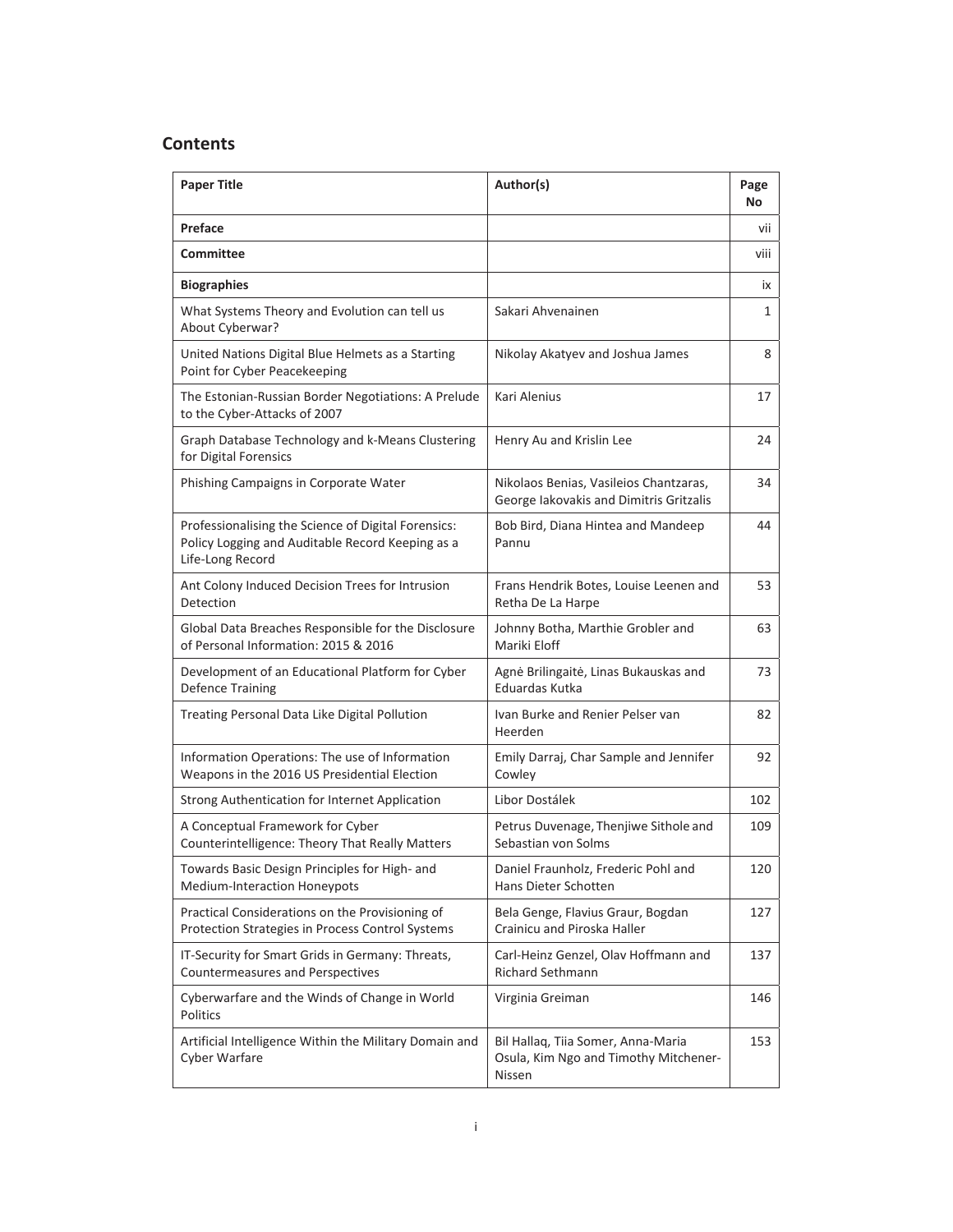| <b>Paper Title</b>                                                                                        | Author(s)                                                             | Page<br>No |
|-----------------------------------------------------------------------------------------------------------|-----------------------------------------------------------------------|------------|
| A High-Integrity Cybersecurity Framework for<br><b>Combat Systems</b>                                     | John Hamilton                                                         | 157        |
| An Investigation into Identifying Password Recovery<br>and Data Retrieval in the Android Operating System | Diana Hintea, Robert Bird and James<br><b>Moss</b>                    | 165        |
| Nostradamus Prophecy as a Russian Information<br><b>Warfare Concept</b>                                   | <b>Michael Bennett Hotchkiss</b>                                      | 172        |
| Cultivating a Cyber Counterintelligence Maturity<br>Model                                                 | Victor Jaquire and Sebastiaan von Solms                               | 176        |
| Model-Driven Situational Awareness for Moving<br><b>Target Defense</b>                                    | Ravi Jhawar and Sjouke Mauw                                           | 184        |
| The 2016 Hard Disk Study on Information Available<br>on the Second Hand Market in the UK                  | Andy Jones, Olga Angelopoulou,<br>Stilianos Vidalis and Helge Janicke | 193        |
| Formal Characterization of Cyberspace for Cyber<br>Lexicon Development                                    | Anas Mu'azu Kademi and Ahmet<br>Koltuksuz                             | 200        |
| Experiences From Development of Security Audit<br>Criteria                                                | Tomi Kelo and Juhani Eronen                                           | 208        |
| Security Culture in Digital Inter-Organizational<br>Ecosystems                                            | Tuija Kuusisto and Rauno Kuusisto                                     | 216        |
| Developing a Capability to Classify Technical Skill<br>Levels Within a Cyber Range                        | William Aubrey Labuschagne and<br><b>Marthie Grobler</b>              | 224        |
| <b>Metrics for Smart Security Awareness</b>                                                               | William Aubrey Labuschagne and<br>Namosha Veerasamy                   | 235        |
| Health Information Privacy of Activity Trackers                                                           | Miikael Lehto and Martti Lehto                                        | 243        |
| Towards a General Framework for Network Traffic<br>Time Series Anomaly Detection                          | Mohamed Wasim Lorgat, Alireza<br>Baghai-Wadji and Andre McDonald      | 252        |
| X86 Root of Trust: Technical vs. Political<br>Considerations                                              | Ijlal Loutfi and Audun Jøsang                                         | 261        |
| Ensuring Information Flow and the Situation Picture<br>in Public Safety Organisations' Situation Centres  | Teija Norri-Sederholm, Minna Joensuu<br>and Aki-Mauri Huhtinen        | 267        |
| An Authorization-Based Cryptographically Secure<br>Mobile Voting System                                   | Murat Odemis and Ahmet Koltuksuz                                      | 274        |
| The Cardinality Estimation of Destructive<br>Information Influence Types in Social Networks               | Elena Okhapkina, Valentin Okhapkin,<br>and Oleg Kazarin               | 282        |
| A Framework for the Modelling and Simulation of<br>Battlespace Integrated Cyber-Kinetic Effects           | David Ormrod and Benjamin Turnbull                                    | 288        |
| Towards a Unified Data Storage and Generic<br>Visualizations in Cyber Ranges                              | Radek Ošlejšek, Dalibor Toth, Zdenek<br>Eichler and Karolína Burská   | 298        |
| Data Exploitation at Large: Your way to Adequate<br><b>Cyber Common Operating Pictures</b>                | Timea Pahi, Maria Leitner and Florian<br>Skopik                       | 307        |
| A Case Study of the 2016 Korean Cyber Command<br>Compromise                                               | Kyoung Jae Park, Sung Mi Park and<br>Joshua James                     | 315        |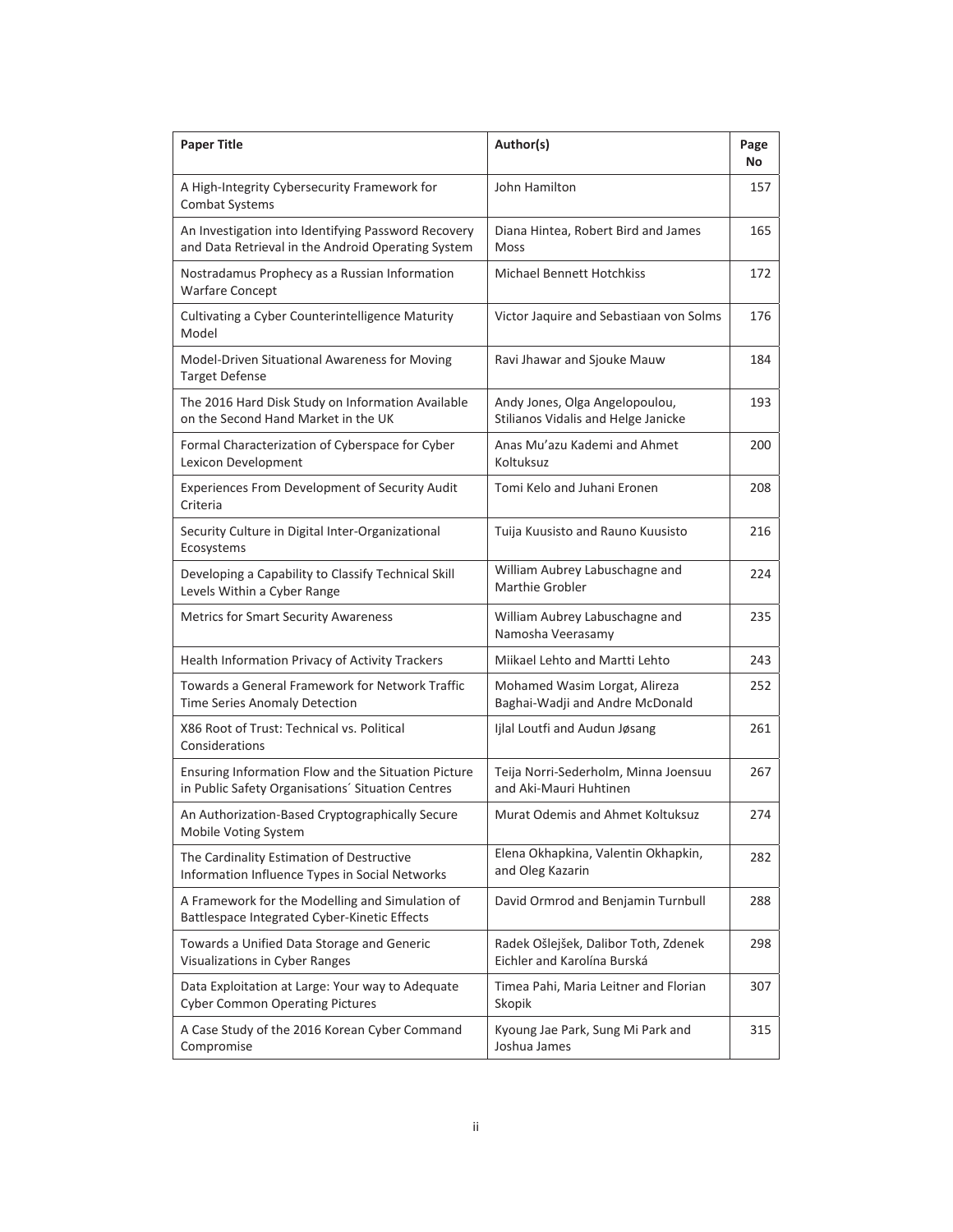| <b>Paper Title</b>                                                                                                              | Author(s)                                                                                                  | Page<br>No |
|---------------------------------------------------------------------------------------------------------------------------------|------------------------------------------------------------------------------------------------------------|------------|
| Assisting Digital Forensics Investigations by<br>Identifying Social Communication Irregularities                                | Heloise Pieterse                                                                                           | 322        |
| Cyber Security Creation as Part of the Management<br>of an Energy Company                                                       | Jouni Pöyhönen and Martti Lehto                                                                            | 332        |
| Forensic Analysis of Epic Privacy Browser on<br><b>Windows Operating Systems</b>                                                | Alan Reed, Mark Scanlon and Nhien-An<br>Le-Khac                                                            | 341        |
| Using Cyber-Security Exercises to Study Adversarial<br>Intrusion Chains, Decision-Making and Group<br>Dynamics                  | Aunshul Rege, Joe Adams, Edward<br>Parker, Brian Singer, Nicholas Masceri<br>and Rohan Pandit              | 351        |
| Flow-Based Benchmark Data Sets for Intrusion<br>Detection                                                                       | Markus Ring, Sarah Wunderlich,<br>Dominik Grüdl, Dieter Landes and<br>Andreas Hotho                        | 361        |
| Should 'RuNet 2020' be Taken Seriously?<br>Contradictory Views About Cybersecurity Between<br>Russia and the West               | Mari Ristolainen                                                                                           | 370        |
| An Evolved Security Architecture for Distributed<br><b>Industrial Automation and Control Systems</b>                            | L. Rosa, J. Proença, J. Henriques, V.<br>Graveto, Tiago Cruz, Paulo Simões, F.<br>Caldeira and E. Monteiro | 380        |
| <b>Cultural Observations on Social Engineering Victims</b>                                                                      | Char Sample, Steve Hutchinson, Andre<br>Karamanian and Carsten Maple                                       | 391        |
| The Information Blitzkrieg: Hybrid Operations Azov<br>Style                                                                     | Teemu Saressalo and Aki-Mauri<br>Huhtinen                                                                  | 402        |
| Cyber Personalities as a Target Audience                                                                                        | Miika Sartonen, Petteri Simola, Jussi<br>Timonen and Lauri Lovén                                           | 411        |
| Integration of Ether Unpacker into Ragpicker for<br>Plugin-Based Malware Analysis and Identification                            | Erik Schaefer, Nhien-An Le-Khac and<br>Mark Scanlon                                                        | 419        |
| Phobic Cartography: A Human-Centred,<br>Communicative Analysis of the Cyber Threat<br>Landscape                                 | Keith Scott                                                                                                | 426        |
| Improving the Stealthiness of DNS-Based Covert<br>Communication                                                                 | Stephen Sheridan and Anthony Keane                                                                         | 433        |
| Hybrid Emergency Response Model: Improving<br><b>Cyber Situational Awareness</b>                                                | Jussi Simola and Jyri Rajamäki                                                                             | 442        |
| Potential Privacy Ramifications of Modern Vehicle<br>Software and Firmware                                                      | Paul Simon and Scott Graham                                                                                | 452        |
| Energy Conscious Adaptive Security Scheme: A<br>Reliability-Based Stochastic Approach                                           | Chrysanthi Taramonli, Mark Leeson and<br>Roger Green                                                       | 459        |
| An Approach to Mitigate Multiple Malicious Node<br><b>Black Hole Attacks on VANETs</b>                                          | John Tobin, Christina Thorpe, Damien<br>Magoni and Liam Murphy                                             | 470        |
| A Hardware One-Time pad Prototype Generator for<br><b>Localising Cloud Security</b>                                             | Paul Tobin, Lee Tobin, Michael<br>McKeever and Jonathan Blackledge                                         | 480        |
| PSYOP, Deception, and Cyberspace in the Open:<br>Analysing Fake News in a Cyber new Normal<br><b>Communications Environment</b> | Terry Traylor, Chad Freese and William<br>Wong                                                             | 488        |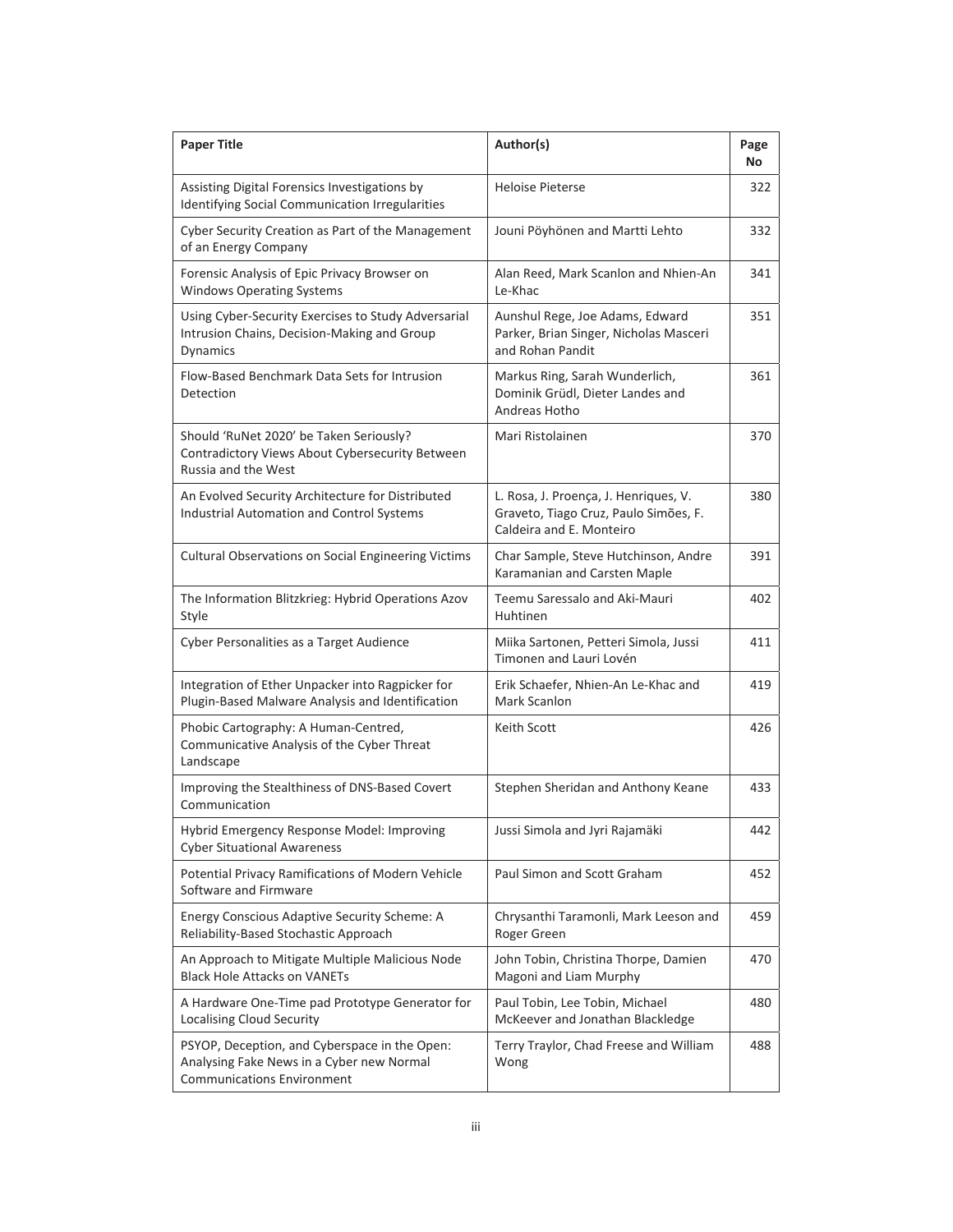| <b>Paper Title</b>                                                                                                       | Author(s)                                                                  | Page<br>No |
|--------------------------------------------------------------------------------------------------------------------------|----------------------------------------------------------------------------|------------|
| Uncertain Security Community: Building Western<br>Cybersecurity Order                                                    | Agnija Tumkevič                                                            | 497        |
| Vulnerability Testing in the Development Cycle                                                                           | Alice van Rensburg, and Sebastiaan von<br>Solms                            | 505        |
| Cyber Threat Intelligence Exchange: A Growing<br>Requirement                                                             | Namosha Veerasamy                                                          | 513        |
| Evaluating Internet Intermediary Responsibility and<br>Liability for Criminal Law and National Security<br>Enforcement   | Murdoch Watney                                                             | 519        |
| Automated Protocol for the Establishment of<br>Encrypted e-Mail Communication (APEEEC)                                   | Nadja Mercedes Wernig and Armin<br>Simmaa                                  | 527        |
| A Parallel Cyber Universe: Botnet Implementations<br><b>Over TOR-Like Networks</b>                                       | Hüseyin Yağcı, Çağatay Yücel, and<br>Ahmet Koltuksuz                       | 537        |
| Risks of China's Rapidly Developing Internet Finance                                                                     | Richard Yam and Xiaoya Xu                                                  | 544        |
| Understanding Cyber Terrorism From Motivational<br>Perspectives: A Qualitative Data Analysis                             | Zahri Yunos, Nurul Mohd, Aswami<br>Ariffin, and Rabiah Ahmad               | 550        |
| <b>PhD Research Papers</b>                                                                                               |                                                                            | 559        |
| Real-Time Malware Uniform Resource Locator<br>Detection System Based on Multi-Layer Perceptron<br><b>Neural Networks</b> | Mohd Taufik Abdullah, Morufu Olalere,<br>Ramlan Mahmod and Azizol Abdullah | 561        |
| Analysing the Characteristics of Middle Power Cyber<br>Capability                                                        | Lisa Davidson                                                              | 566        |
| Evaluation of Digital Forensic Process Models With<br>Respect to Digital Forensics as a Service                          | Xiaoyu Du, Nhien-An Le-Khac and Mark<br>Scanlon                            | 573        |
| Towards a National Cybersecurity Capability<br>Development Model                                                         | Pierre Jacobs, Basie von Solms and<br>Marthie Grobler                      | 582        |
| Russia: A Cyber Fortress Besieged                                                                                        | Martti Kari and Rauno Kuusisto                                             | 593        |
| Obstacles to the Development of a Universal Lexicon<br>for Cyberwarfare                                                  | Mary Manjikian                                                             | 602        |
| Evolution of Military Information Security                                                                               | Juha Mattila and Simon Parkinson                                           | 610        |
| Inference of Endianness and Wordsize From<br><b>Memory Dumps</b>                                                         | Paulo Nunes de Souza and Pavel<br>Gladyshev                                | 619        |
| Predicting Software Vulnerability Using Security<br>Discussion in Social Media                                           | Andrei Queiroz, Brian Keegan and<br>Fredrick Mtenzi                        | 628        |
| Political Corporate Governance of ICT: Essential for<br>National Service Delivery and Security                           | Tersia van der Walt and Sebastiaan von<br>Solms                            | 635        |
| <b>Masters Research Papers</b>                                                                                           |                                                                            | 645        |
| Application of Artificial Intelligence for Detecting<br><b>Derived Viruses</b>                                           | Omotayo Asiru, Moses Dlamini and<br>Jonathan Blackledge                    | 647        |
| Jigsaw: An Investigation and Countermeasure for<br>Ransomware Attacks                                                    | Dermot Byrne and Christina Thorpe                                          | 656        |